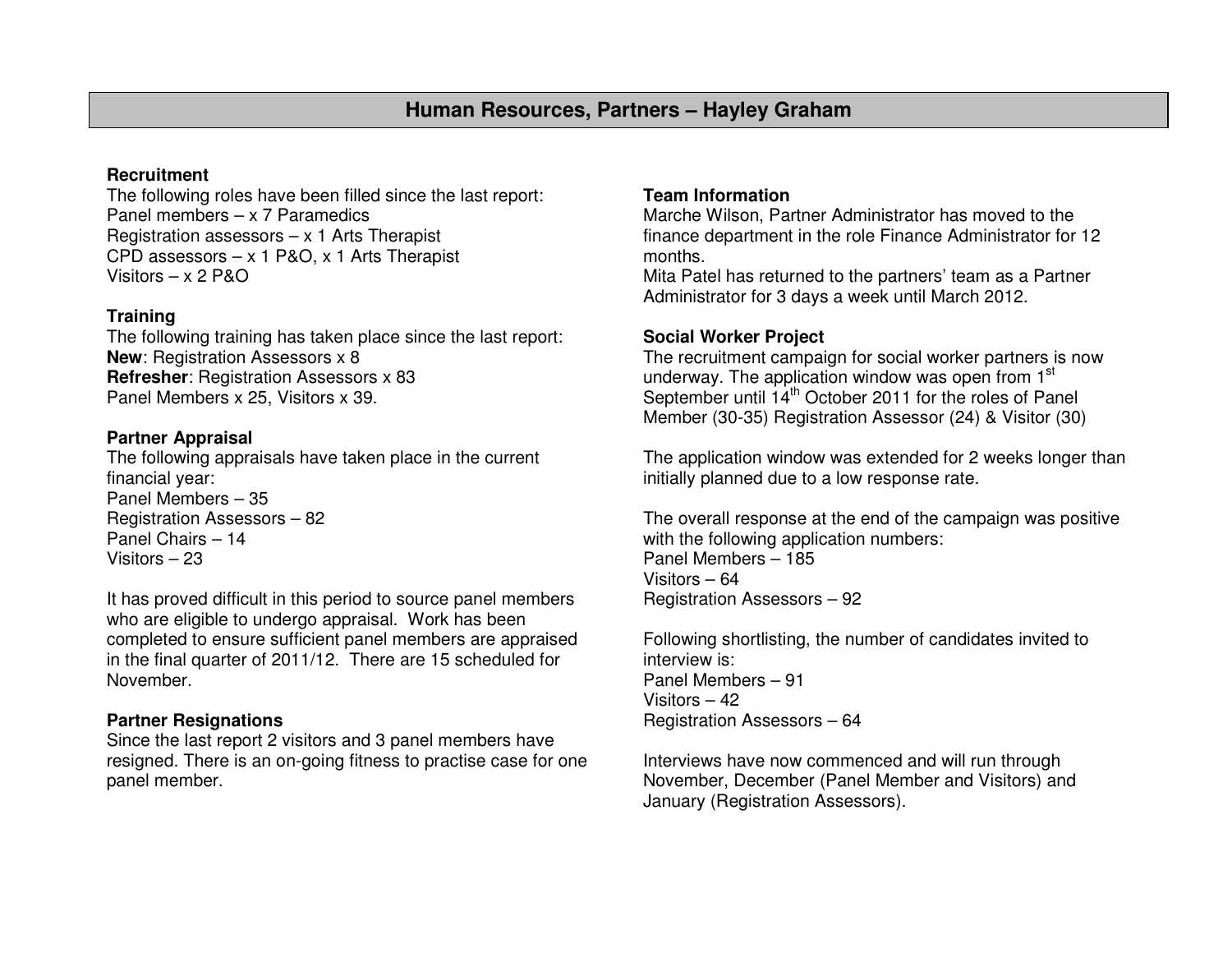|                                  | 2011<br>2012<br>2010 |              |              |                |             |             |            |             |              |                |                |              |                |                |              | 10/11       |     | 11/12       | 12/13          |                                                                                     |  |             |            |     |            |            |
|----------------------------------|----------------------|--------------|--------------|----------------|-------------|-------------|------------|-------------|--------------|----------------|----------------|--------------|----------------|----------------|--------------|-------------|-----|-------------|----------------|-------------------------------------------------------------------------------------|--|-------------|------------|-----|------------|------------|
|                                  |                      |              |              |                |             |             |            |             |              |                |                |              |                |                |              |             |     |             |                | Apr May Jun Jul Aug Sep Oct Nov Dec Jan Feb Mar Apr May Jun Jul Aug Sep Oct Nov Dec |  | Jan Feb Mar | <b>YTD</b> |     | <b>YTD</b> | <b>YTD</b> |
| <b>Panel members</b>             |                      |              |              |                |             |             |            |             |              |                |                |              |                |                |              |             |     |             |                |                                                                                     |  |             |            |     |            |            |
| PM new appointments              | 9                    | $\Omega$     |              |                |             |             |            |             | 19           |                | $\Omega$       | 10           | ĥ              |                |              |             |     |             |                |                                                                                     |  |             |            | 52  | 19         |            |
| <b>Resignations/Terminations</b> | 21                   |              |              |                |             |             |            |             |              | O              | $\Omega$       |              | $\Omega$       | 5              |              |             |     |             |                |                                                                                     |  |             |            | 32  |            |            |
| <b>Total NumberTrained</b>       | 204                  | 204          | 204          | 198            | 198         | 204         | 205        | 210         | 225          | 225            | 225            | 224          | 224            | 237            | 238          | 237         | 237 | 235         | 234            |                                                                                     |  |             |            | 224 | 237        |            |
| <b>Awaiting training</b>         | 0                    | 0            | 0            | 0              | 0           | 5           | 5          | 0           | 3            | 3              | 3              | 13           | 19             | $\overline{1}$ | $\mathbf{1}$ | 4           | 5   | 5           | 12             |                                                                                     |  |             |            | 13  |            |            |
| <b>Visitors</b>                  |                      |              |              |                |             |             |            |             |              |                |                |              |                |                |              |             |     |             |                |                                                                                     |  |             |            |     |            |            |
| VI new appointments              |                      |              |              |                |             |             |            |             |              |                |                |              | 9              |                |              |             |     |             | 2              |                                                                                     |  |             |            | 15  | 18         |            |
| <b>Resignations/Terminations</b> | 3                    | $\Omega$     | 3            |                |             |             |            |             |              |                |                |              | $\Omega$       |                |              |             |     |             |                |                                                                                     |  |             |            | 18  |            |            |
| <b>Total NumberTrained</b>       | 172                  | 172          | 169          | 161            | 161         | 161         | 161        | 160         | 159          | 164            | 163            | 163          | 163            | 163            | 163          | 176         | 178 |             | 178 178        |                                                                                     |  |             |            | 163 | 163        |            |
| <b>Awaiting training</b>         | 3                    | 3            | 3            | 3              | 3           | 8           | 8          | 8           | 9            | 3              | 3              | 3            | 12             | 12             | 19           | 4           | 0   | $\mathbf 0$ | $\overline{2}$ |                                                                                     |  |             |            | 3   | 12         |            |
| <b>Registration assessors</b>    |                      |              |              |                |             |             |            |             |              |                |                |              |                |                |              |             |     |             |                |                                                                                     |  |             |            |     |            |            |
| RA new appointments              | 5                    |              |              |                |             |             |            |             |              |                | $\Omega$       |              |                |                |              | 8           |     |             |                |                                                                                     |  |             |            | 15  | 13         |            |
| <b>Resignations/Terminations</b> |                      |              |              |                |             |             |            |             |              | $\Omega$       | $\Omega$       | U            |                |                |              | 2           |     |             | $\Omega$       |                                                                                     |  |             |            | 21  |            |            |
| <b>Total NumberTrained</b>       | 170                  | 168          | 164          | 161            | 160         | 163         | 164        | 166         | 164          | 164            | 164            | 164          | 164            | 167            | 162          | 160         | 160 | 167         | 167            |                                                                                     |  |             |            | 164 | 167        |            |
| <b>Awaiting training</b>         | 2                    | 2            | 2            | $\mathbf 0$    | 0           | 0           | 0          | 0           | $\mathbf{1}$ | $\overline{1}$ | $\overline{1}$ |              | $\overline{4}$ | 0              | $\mathbf 0$  | 8           | 8   | 0           | $\overline{1}$ |                                                                                     |  |             |            |     |            |            |
| <b>CPD</b> assessors             |                      |              |              |                |             |             |            |             |              |                |                |              |                |                |              |             |     |             |                |                                                                                     |  |             |            |     |            |            |
| <b>CPD</b> new appointments      | 5                    |              |              |                |             |             |            |             |              |                |                |              |                |                |              |             |     |             |                |                                                                                     |  |             |            | 6   |            |            |
| <b>Resignations/Terminations</b> | $\Omega$             |              |              |                |             |             |            |             |              |                |                |              | <sup>0</sup>   |                |              | $\Omega$    |     | ŋ           | $\Omega$       |                                                                                     |  |             |            |     |            |            |
| <b>Total NumberTrained</b>       | 81                   | 82           | 82           | 81             | 81          | 82          | 82         | 82          | 82           | 81             | 81             | 81           | 81             | 80             | 80           | 80          | 80  | 80          | 80             |                                                                                     |  |             |            | 81  | 80         |            |
| <b>Awaiting training</b>         | $\overline{1}$       | $\mathbf{1}$ | $\mathbf{1}$ | $\overline{1}$ |             | 0           | $^{\circ}$ | $\mathbf 0$ | $^{\circ}$   | 0              | $\mathbf 0$    | $\Omega$     | 0              | $\mathbf 0$    | 0            | 0           | 0   | $\mathbf 0$ | -1             |                                                                                     |  |             |            |     |            |            |
| <b>Legal Assessors</b>           |                      |              |              |                |             |             |            |             |              |                |                |              |                |                |              |             |     |             |                |                                                                                     |  |             |            |     |            |            |
| LA new appointments              | $\Omega$             | 11           |              |                |             |             |            |             |              |                |                |              | n              |                |              |             |     |             | $\Omega$       |                                                                                     |  |             |            | 11  |            |            |
| <b>Resignations/Terminations</b> |                      |              |              |                |             |             |            |             |              | O              | $\Omega$       | n            | <sup>0</sup>   |                |              | $\Omega$    |     |             | $\Omega$       |                                                                                     |  |             |            | 2   |            |            |
| <b>Total NumberTrained</b>       | 10                   | 21           | 21           | 21             | 21          | 21          | 21         | 21          | 20           | 20             | 20             | 20           | 20             | 20             | 20           | 20          | 20  | 20          | 20             |                                                                                     |  |             |            | 20  | 20         |            |
| <b>Awaiting training</b>         | $\mathbf 0$          | 0            | 0            | 0              | $\mathbf 0$ | $\mathbf 0$ | 0          | $\mathbf 0$ | $\mathbf 0$  | 0              | $\mathbf 0$    | $\mathbf{0}$ | $\mathbf 0$    | $\mathbf 0$    | $\mathbf 0$  | $\mathbf 0$ | 0   | $\mathbf 0$ | $^{\circ}$     |                                                                                     |  |             |            |     |            |            |
| <b>Panel Chairs</b>              |                      |              |              |                |             |             |            |             |              |                |                |              |                |                |              |             |     |             |                |                                                                                     |  |             |            |     |            |            |
| Panel Chair new appointments     | $\Omega$             |              |              |                |             |             |            |             |              |                | $\Omega$       |              | <sup>0</sup>   |                |              |             |     |             | $\mathbf 0$    |                                                                                     |  |             |            | n   |            |            |
| <b>Resignations/Terminations</b> | $\Omega$             |              | n            |                |             |             |            |             |              | O              | $\Omega$       | <sup>0</sup> | <sup>0</sup>   |                | $\Omega$     | $\Omega$    |     | n           | $\Omega$       |                                                                                     |  |             |            |     |            |            |
| <b>Total NumberTrained</b>       | 19                   | 19           | 19           | 19             |             |             |            | 19          | 19           | 19             | 19             | 19           | 19             | 19             | 19           | 19          | 19  | 19          | 19             |                                                                                     |  |             |            | 19  | 19         |            |
| <b>Awaiting training</b>         | $\mathbf 0$          | 0            | 0            | 0              | $\mathbf 0$ | $\mathbf 0$ | 0          | 0           | $^{\circ}$   | 0              | $\mathbf 0$    | $\Omega$     | $\mathbf 0$    | $^{\circ}$     | $\mathbf 0$  | 0           | 0   | $\mathbf 0$ | $\mathbf 0$    |                                                                                     |  |             |            |     |            |            |

|                                       |              |              |                |             | <b>Partner Appraisals Record</b> |         |             |         |            |         |      |              |            |  |
|---------------------------------------|--------------|--------------|----------------|-------------|----------------------------------|---------|-------------|---------|------------|---------|------|--------------|------------|--|
| 2011<br>2012                          |              |              |                |             |                                  |         |             |         |            |         |      |              |            |  |
| Role                                  | Apr          | May          | Jun            | Jul         | Aug                              | Sep     | Oct         | Nov     | <b>Dec</b> | Jan     | Feb  | Mar          | <b>YTD</b> |  |
| <b>Panel members</b>                  |              |              |                |             |                                  |         |             |         |            |         |      |              |            |  |
| <b>Target</b>                         | 8            | 8            | 8              | 8           | 8                                | 8       | 8           | 8       | 8          | 8       | 8    | 8            |            |  |
| <b>Appraisals scheduled</b>           | 8            | 8            | 8              | 3           | 6                                | 2       | 0           |         |            |         |      |              | 35         |  |
| <b>Visitors</b>                       |              |              |                |             |                                  |         |             |         |            |         |      |              |            |  |
| <b>Target</b>                         | $\star$      | ٠            | $\star$        | $\star$     | $\star$                          | $\star$ | $\star$     | $\star$ | ×          | ٠       |      |              |            |  |
| Appraisals scheduled                  | 5            | 12           | 0              | $\mathbf 0$ | 0                                | 6       | $\Omega$    |         |            |         |      |              | 23         |  |
| *eligible visitors in line with Visit |              |              |                |             |                                  |         |             |         |            |         |      |              |            |  |
| Schedule and Annual Monitoring Days   |              |              |                |             |                                  |         |             |         |            |         |      |              |            |  |
|                                       |              |              |                |             |                                  |         |             |         |            |         |      |              |            |  |
| <b>Registration assessors</b>         |              |              |                |             |                                  |         |             |         |            |         |      |              |            |  |
| <b>Target</b>                         | 10           | 10           | 10             | 10          | 10                               | 10      | 10          | 10      | 10         | 10      | 10   | 10           |            |  |
| <b>Appraisals scheduled</b>           | 8            | 12           | 0              | 28          | 15                               | 7       | 12          |         |            |         |      |              | 82         |  |
| <b>Panel Chairs</b>                   |              |              |                |             |                                  |         |             |         |            |         |      |              |            |  |
| <b>Target</b>                         | $\star\star$ | $\star\star$ | $**$           | $**$        | $\star\star$                     | $**$    | $+ +$       | $^{++}$ | ٠.         | $^{++}$ | $**$ | $\star\star$ |            |  |
| <b>Appraisals scheduled</b>           |              | 3            | $\overline{2}$ | 3           | 4                                | 2       | $\mathbf 0$ |         |            |         |      |              | 14         |  |
| **19 Panel Chairs from Apr 2011-      |              |              |                |             |                                  |         |             |         |            |         |      |              |            |  |
| March 2012                            |              |              |                |             |                                  |         |             |         |            |         |      |              |            |  |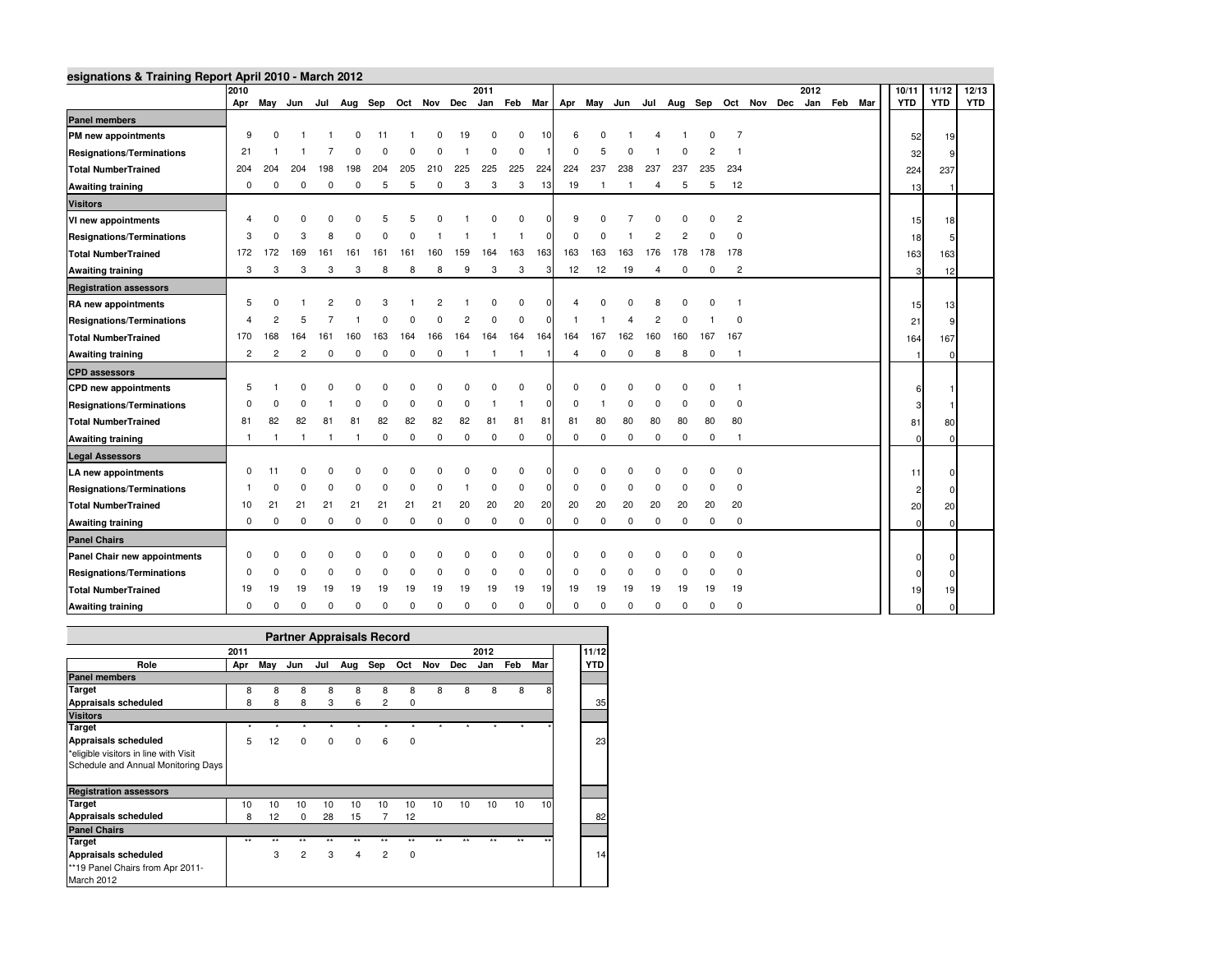#### **Health Professions Council**

#### **Partner Breakdown Report April 2010 - March 2012**

NB the volumes for panel members, visitors, registration assessors and CPD assessors include some partners performing several roles

| 2010<br>2012<br>2008/9<br>09/10<br>10/11<br>11/12<br>11/12<br>2011<br><b>Panel Members</b><br><b>FYE</b><br><b>FYE</b><br><b>FYE</b><br><b>YTD</b><br>Jul Aug Sep Oct Nov Dec Jan Feb Mar<br>Jul Aug Sep Oct Nov Dec Jan Feb Mar<br>Apr May Jun<br>Apr<br>May<br>Jun<br><b>Arts therapists</b><br>9<br>9<br>9<br>8<br>8<br>9<br>8<br>8<br>9<br>9<br>9<br>9<br>9<br>9<br>9<br>9<br>9<br>9<br>$\mathbf 0$<br>8<br>9<br><b>Biomedical scientists</b><br>12<br>12<br>18<br>14<br>13<br>13<br>12<br>12<br>12<br>12<br>12<br>12<br>11<br>14<br>12<br>13<br>12<br>12<br>12<br>11<br>11<br><b>Chirops &amp; podiatrists</b><br>12<br>6<br>12<br>12<br>12<br>12<br>12<br>12<br>12<br>12<br>8<br>12<br>13<br>6<br>12<br>12<br>$\overline{2}$<br>12<br><b>Clinical scientists</b><br>18<br>29<br>25<br>18<br>20<br>20<br>18<br>18<br>18<br>18<br>18<br>18<br>18<br>18<br>18<br>18<br>21<br>18<br>18<br>18<br>18<br>18<br>18<br><b>Dietitians</b><br>8<br>8<br>8<br>8<br>8<br>8<br>6<br>6<br>8<br>8<br>8<br><b>Hearing aid dispensers</b><br>9<br>9<br>9<br>9<br>9<br>10<br>10<br>9<br>9<br>9<br>9<br>9<br>9<br>9<br>10<br>9<br><b>Occupational therapists</b><br>11<br>10<br>10<br>10<br>10<br>10<br>10<br>10<br>10<br>10<br>10<br>10<br>10<br>10<br>10<br>10<br>10<br>10<br>10<br>10<br>10<br><b>ODPs</b><br>12<br>10<br>9<br>9<br>8<br>8<br>8<br>13<br>13<br>13<br>15<br>13<br>13<br>13<br>13<br>13<br><b>Orthoptists</b><br>3<br>3<br>3<br>3<br>6<br>6<br>5<br>3<br>3<br>6<br>6<br>6<br>6<br>6<br>6<br>6<br>6<br><b>Paramedics</b><br>16<br>16<br>16<br>15<br>15<br>15<br>15<br>16<br>15<br>15<br>15<br>15<br>16<br>16<br>15<br>15<br>15<br>14<br>15<br>15<br>14<br>14<br>15<br>15<br>Physiotherapists<br>25<br>25<br>25<br>25<br>25<br>25<br>25<br>25<br>25<br>25<br>25<br>25<br>28<br>27<br>25<br>25<br>27<br>25<br>25<br>25<br>25<br>25<br>25<br>25<br>28<br>28<br>28<br>28<br>23<br>25<br><b>Practitioner psychologists</b><br>28<br>28<br>28<br>28<br>28<br>28<br>28<br>28<br>23<br>23<br>23<br>23<br>23<br>28<br>28<br>23<br>28<br>Prosthetists & orthotists<br>3<br>3<br>3<br>3<br>3<br>3<br>3<br>3<br>6<br>6<br>3<br>4<br>4<br>Radiographers<br>15<br>15<br>20<br>17<br>17<br>15<br>15<br>15<br>15<br>15<br>15<br>15<br>15<br>15<br>15<br>15<br>15<br>15<br>15<br>15<br>15<br>15<br>15<br>15<br><b>SLTs</b><br>9<br>9<br>q<br>9<br>9<br>9<br>9<br>10<br>12<br>10<br>9<br>q<br>q<br>9<br>9<br>10<br>10<br>10<br>10<br>10<br>11<br>Lay members<br>25<br>25<br>40<br>40<br>49<br>39<br>27<br>26<br>26<br>26<br>25<br>25<br>25<br>40<br>50<br>50<br>49<br>49<br>49<br>48<br>48<br>50<br>49<br>40<br>204<br>237<br>198<br>209<br>228 237<br>243 237<br>216<br>238<br>243<br><b>Total</b><br>205<br>204<br>204<br>198<br>210<br>210<br>228<br>228<br>238<br>237<br>237<br>235 234<br>0<br>0<br>0<br>0<br><b>FYE</b><br><b>YTD</b><br><b>FYE</b><br><b>FYE</b><br><b>Visitors</b><br><b>Arts therapists</b><br>13<br>13<br>15<br>13<br>18<br>13<br>13<br>13<br>13<br>13<br>18<br>18<br>14<br>13<br>13<br>17<br>16<br>14<br>14<br>14<br>14<br><b>Biomedical scientists</b><br>12<br>12<br>12<br>12<br>12<br>12<br>12<br>12<br>12<br>12<br>12<br>12<br>12<br>12<br>12<br>12<br>12<br>12<br>12<br>11<br>11<br>11<br><b>Chirops &amp; podiatrists</b><br>9<br>9<br>9<br>9<br>9<br>10<br>9<br>9<br>9<br>11<br>11<br>11<br>11<br>11<br>11<br>11<br><b>Clinical scientists</b><br>8<br>8<br>6<br>6<br>6<br>6<br>6<br>6<br>6<br><b>Dietitians</b><br>9<br>9<br>8<br>8<br>6<br>9<br>9<br>9<br>q<br>9<br>9<br>9<br>9<br>9<br><b>Hearing aid dispensers</b><br>3<br>3<br>3<br>3<br>3<br>3<br>3<br>3<br>4<br>4<br><b>Occupational therapists</b><br>12<br>12<br>12<br>12<br>12<br>12<br>12<br>12<br>14<br>15<br>12<br>14<br>15<br>15<br>14<br>15<br>15<br>15<br>12<br>14<br><b>ODPs</b><br>10<br>10<br>10<br>10<br>10<br>10<br>10<br>10<br>10<br>10<br>10<br>10<br>10<br>10<br>10<br>10<br>10<br>10<br>10<br>10<br>10<br><b>Orthoptists</b><br>4<br><b>Paramedics</b><br>17<br>15<br>15<br>15<br>16<br>16<br>16<br>16<br>16<br>15<br>15<br>15<br>15<br>15<br>15<br>15<br>15<br>16<br>16<br>15<br>15<br>15<br>15<br>Physiotherapists<br>16<br>13<br>13<br>13<br>13<br>13<br>13<br>13<br>13<br>13<br>13<br>13<br>13<br>15<br>13<br>13<br>13<br>13<br>13<br>13<br>15<br>15<br>16<br><b>Practitioner psychologists</b><br>29<br>29<br>29<br>29<br>30<br>30<br>30<br>30<br>30<br>31<br>29<br>29<br>29<br>29<br>29<br>31<br>31<br>31<br>31<br>31<br>31<br>31<br><b>Prosthetists &amp; orthotists</b><br>3<br>$\overline{2}$<br>$\mathcal{P}$<br>2<br>$\overline{2}$<br>$\overline{c}$<br>2<br>2<br>2<br>$\overline{4}$<br>3<br>2<br>Radiographers<br>15<br>15<br>17<br>16<br>16<br>15<br>15 <sub>l</sub><br>16<br>16<br>16<br>16<br>16<br>15<br>15<br>16<br>15<br>15<br>15<br>15<br>15<br>15<br>15<br>15<br><b>SLTs</b><br>9<br>9<br>10<br>10<br>10<br>9<br>9<br>9<br>9<br>9<br>9<br>9<br>9<br>10<br>10<br>10<br>11<br>10<br>9<br>9<br>10<br>Lay members<br>4<br>4<br>4<br>4<br>4<br>4<br>147<br>174<br>166<br>175<br>175<br>175 172<br>168 168 167 166 166<br>175 175 175<br>180 178 178 178<br>$\mathbf 0$<br>$\mathbf 0$<br><b>Total</b><br>164 164<br>169<br>169<br>0<br>0<br>$\mathbf 0$ |  |  |  |  |  | <b>Panel members and visitors</b> |  |  |  |  |  |  |  |  |          |
|----------------------------------------------------------------------------------------------------------------------------------------------------------------------------------------------------------------------------------------------------------------------------------------------------------------------------------------------------------------------------------------------------------------------------------------------------------------------------------------------------------------------------------------------------------------------------------------------------------------------------------------------------------------------------------------------------------------------------------------------------------------------------------------------------------------------------------------------------------------------------------------------------------------------------------------------------------------------------------------------------------------------------------------------------------------------------------------------------------------------------------------------------------------------------------------------------------------------------------------------------------------------------------------------------------------------------------------------------------------------------------------------------------------------------------------------------------------------------------------------------------------------------------------------------------------------------------------------------------------------------------------------------------------------------------------------------------------------------------------------------------------------------------------------------------------------------------------------------------------------------------------------------------------------------------------------------------------------------------------------------------------------------------------------------------------------------------------------------------------------------------------------------------------------------------------------------------------------------------------------------------------------------------------------------------------------------------------------------------------------------------------------------------------------------------------------------------------------------------------------------------------------------------------------------------------------------------------------------------------------------------------------------------------------------------------------------------------------------------------------------------------------------------------------------------------------------------------------------------------------------------------------------------------------------------------------------------------------------------------------------------------------------------------------------------------------------------------------------------------------------------------------------------------------------------------------------------------------------------------------------------------------------------------------------------------------------------------------------------------------------------------------------------------------------------------------------------------------------------------------------------------------------------------------------------------------------------------------------------------------------------------------------------------------------------------------------------------------------------------------------------------------------------------------------------------------------------------------------------------------------------------------------------------------------------------------------------------------------------------------------------------------------------------------------------------------------------------------------------------------------------------------------------------------------------------------------------------------------------------------------------------------------------------------------------------------------------------------------------------------------------------------------------------------------------------------------------------------------------------------------------------------------------------------------------------------------------------------------------------------------------------------------------------------------------------------------------------------------------------------------------------------------------------------------------------------------------------------------------------------------------------------------------------------------------------------------------------------------------------------------------------------------------------------------------------------------------------------------------------------------------------------------------------------|--|--|--|--|--|-----------------------------------|--|--|--|--|--|--|--|--|----------|
| <b>Forecast</b><br>15<br>11<br>10<br>16<br>10<br>$\overline{\mathbf{c}}$<br>16<br>15<br>32<br>3<br>13<br>10<br>175                                                                                                                                                                                                                                                                                                                                                                                                                                                                                                                                                                                                                                                                                                                                                                                                                                                                                                                                                                                                                                                                                                                                                                                                                                                                                                                                                                                                                                                                                                                                                                                                                                                                                                                                                                                                                                                                                                                                                                                                                                                                                                                                                                                                                                                                                                                                                                                                                                                                                                                                                                                                                                                                                                                                                                                                                                                                                                                                                                                                                                                                                                                                                                                                                                                                                                                                                                                                                                                                                                                                                                                                                                                                                                                                                                                                                                                                                                                                                                                                                                                                                                                                                                                                                                                                                                                                                                                                                                                                                                                                                                                                                                                                                                                                                                                                                                                                                                                                                                                                                                                   |  |  |  |  |  |                                   |  |  |  |  |  |  |  |  |          |
|                                                                                                                                                                                                                                                                                                                                                                                                                                                                                                                                                                                                                                                                                                                                                                                                                                                                                                                                                                                                                                                                                                                                                                                                                                                                                                                                                                                                                                                                                                                                                                                                                                                                                                                                                                                                                                                                                                                                                                                                                                                                                                                                                                                                                                                                                                                                                                                                                                                                                                                                                                                                                                                                                                                                                                                                                                                                                                                                                                                                                                                                                                                                                                                                                                                                                                                                                                                                                                                                                                                                                                                                                                                                                                                                                                                                                                                                                                                                                                                                                                                                                                                                                                                                                                                                                                                                                                                                                                                                                                                                                                                                                                                                                                                                                                                                                                                                                                                                                                                                                                                                                                                                                                      |  |  |  |  |  |                                   |  |  |  |  |  |  |  |  | Forecast |
|                                                                                                                                                                                                                                                                                                                                                                                                                                                                                                                                                                                                                                                                                                                                                                                                                                                                                                                                                                                                                                                                                                                                                                                                                                                                                                                                                                                                                                                                                                                                                                                                                                                                                                                                                                                                                                                                                                                                                                                                                                                                                                                                                                                                                                                                                                                                                                                                                                                                                                                                                                                                                                                                                                                                                                                                                                                                                                                                                                                                                                                                                                                                                                                                                                                                                                                                                                                                                                                                                                                                                                                                                                                                                                                                                                                                                                                                                                                                                                                                                                                                                                                                                                                                                                                                                                                                                                                                                                                                                                                                                                                                                                                                                                                                                                                                                                                                                                                                                                                                                                                                                                                                                                      |  |  |  |  |  |                                   |  |  |  |  |  |  |  |  |          |
|                                                                                                                                                                                                                                                                                                                                                                                                                                                                                                                                                                                                                                                                                                                                                                                                                                                                                                                                                                                                                                                                                                                                                                                                                                                                                                                                                                                                                                                                                                                                                                                                                                                                                                                                                                                                                                                                                                                                                                                                                                                                                                                                                                                                                                                                                                                                                                                                                                                                                                                                                                                                                                                                                                                                                                                                                                                                                                                                                                                                                                                                                                                                                                                                                                                                                                                                                                                                                                                                                                                                                                                                                                                                                                                                                                                                                                                                                                                                                                                                                                                                                                                                                                                                                                                                                                                                                                                                                                                                                                                                                                                                                                                                                                                                                                                                                                                                                                                                                                                                                                                                                                                                                                      |  |  |  |  |  |                                   |  |  |  |  |  |  |  |  |          |
|                                                                                                                                                                                                                                                                                                                                                                                                                                                                                                                                                                                                                                                                                                                                                                                                                                                                                                                                                                                                                                                                                                                                                                                                                                                                                                                                                                                                                                                                                                                                                                                                                                                                                                                                                                                                                                                                                                                                                                                                                                                                                                                                                                                                                                                                                                                                                                                                                                                                                                                                                                                                                                                                                                                                                                                                                                                                                                                                                                                                                                                                                                                                                                                                                                                                                                                                                                                                                                                                                                                                                                                                                                                                                                                                                                                                                                                                                                                                                                                                                                                                                                                                                                                                                                                                                                                                                                                                                                                                                                                                                                                                                                                                                                                                                                                                                                                                                                                                                                                                                                                                                                                                                                      |  |  |  |  |  |                                   |  |  |  |  |  |  |  |  |          |
|                                                                                                                                                                                                                                                                                                                                                                                                                                                                                                                                                                                                                                                                                                                                                                                                                                                                                                                                                                                                                                                                                                                                                                                                                                                                                                                                                                                                                                                                                                                                                                                                                                                                                                                                                                                                                                                                                                                                                                                                                                                                                                                                                                                                                                                                                                                                                                                                                                                                                                                                                                                                                                                                                                                                                                                                                                                                                                                                                                                                                                                                                                                                                                                                                                                                                                                                                                                                                                                                                                                                                                                                                                                                                                                                                                                                                                                                                                                                                                                                                                                                                                                                                                                                                                                                                                                                                                                                                                                                                                                                                                                                                                                                                                                                                                                                                                                                                                                                                                                                                                                                                                                                                                      |  |  |  |  |  |                                   |  |  |  |  |  |  |  |  |          |
|                                                                                                                                                                                                                                                                                                                                                                                                                                                                                                                                                                                                                                                                                                                                                                                                                                                                                                                                                                                                                                                                                                                                                                                                                                                                                                                                                                                                                                                                                                                                                                                                                                                                                                                                                                                                                                                                                                                                                                                                                                                                                                                                                                                                                                                                                                                                                                                                                                                                                                                                                                                                                                                                                                                                                                                                                                                                                                                                                                                                                                                                                                                                                                                                                                                                                                                                                                                                                                                                                                                                                                                                                                                                                                                                                                                                                                                                                                                                                                                                                                                                                                                                                                                                                                                                                                                                                                                                                                                                                                                                                                                                                                                                                                                                                                                                                                                                                                                                                                                                                                                                                                                                                                      |  |  |  |  |  |                                   |  |  |  |  |  |  |  |  |          |
|                                                                                                                                                                                                                                                                                                                                                                                                                                                                                                                                                                                                                                                                                                                                                                                                                                                                                                                                                                                                                                                                                                                                                                                                                                                                                                                                                                                                                                                                                                                                                                                                                                                                                                                                                                                                                                                                                                                                                                                                                                                                                                                                                                                                                                                                                                                                                                                                                                                                                                                                                                                                                                                                                                                                                                                                                                                                                                                                                                                                                                                                                                                                                                                                                                                                                                                                                                                                                                                                                                                                                                                                                                                                                                                                                                                                                                                                                                                                                                                                                                                                                                                                                                                                                                                                                                                                                                                                                                                                                                                                                                                                                                                                                                                                                                                                                                                                                                                                                                                                                                                                                                                                                                      |  |  |  |  |  |                                   |  |  |  |  |  |  |  |  |          |
|                                                                                                                                                                                                                                                                                                                                                                                                                                                                                                                                                                                                                                                                                                                                                                                                                                                                                                                                                                                                                                                                                                                                                                                                                                                                                                                                                                                                                                                                                                                                                                                                                                                                                                                                                                                                                                                                                                                                                                                                                                                                                                                                                                                                                                                                                                                                                                                                                                                                                                                                                                                                                                                                                                                                                                                                                                                                                                                                                                                                                                                                                                                                                                                                                                                                                                                                                                                                                                                                                                                                                                                                                                                                                                                                                                                                                                                                                                                                                                                                                                                                                                                                                                                                                                                                                                                                                                                                                                                                                                                                                                                                                                                                                                                                                                                                                                                                                                                                                                                                                                                                                                                                                                      |  |  |  |  |  |                                   |  |  |  |  |  |  |  |  |          |
|                                                                                                                                                                                                                                                                                                                                                                                                                                                                                                                                                                                                                                                                                                                                                                                                                                                                                                                                                                                                                                                                                                                                                                                                                                                                                                                                                                                                                                                                                                                                                                                                                                                                                                                                                                                                                                                                                                                                                                                                                                                                                                                                                                                                                                                                                                                                                                                                                                                                                                                                                                                                                                                                                                                                                                                                                                                                                                                                                                                                                                                                                                                                                                                                                                                                                                                                                                                                                                                                                                                                                                                                                                                                                                                                                                                                                                                                                                                                                                                                                                                                                                                                                                                                                                                                                                                                                                                                                                                                                                                                                                                                                                                                                                                                                                                                                                                                                                                                                                                                                                                                                                                                                                      |  |  |  |  |  |                                   |  |  |  |  |  |  |  |  |          |
|                                                                                                                                                                                                                                                                                                                                                                                                                                                                                                                                                                                                                                                                                                                                                                                                                                                                                                                                                                                                                                                                                                                                                                                                                                                                                                                                                                                                                                                                                                                                                                                                                                                                                                                                                                                                                                                                                                                                                                                                                                                                                                                                                                                                                                                                                                                                                                                                                                                                                                                                                                                                                                                                                                                                                                                                                                                                                                                                                                                                                                                                                                                                                                                                                                                                                                                                                                                                                                                                                                                                                                                                                                                                                                                                                                                                                                                                                                                                                                                                                                                                                                                                                                                                                                                                                                                                                                                                                                                                                                                                                                                                                                                                                                                                                                                                                                                                                                                                                                                                                                                                                                                                                                      |  |  |  |  |  |                                   |  |  |  |  |  |  |  |  |          |
|                                                                                                                                                                                                                                                                                                                                                                                                                                                                                                                                                                                                                                                                                                                                                                                                                                                                                                                                                                                                                                                                                                                                                                                                                                                                                                                                                                                                                                                                                                                                                                                                                                                                                                                                                                                                                                                                                                                                                                                                                                                                                                                                                                                                                                                                                                                                                                                                                                                                                                                                                                                                                                                                                                                                                                                                                                                                                                                                                                                                                                                                                                                                                                                                                                                                                                                                                                                                                                                                                                                                                                                                                                                                                                                                                                                                                                                                                                                                                                                                                                                                                                                                                                                                                                                                                                                                                                                                                                                                                                                                                                                                                                                                                                                                                                                                                                                                                                                                                                                                                                                                                                                                                                      |  |  |  |  |  |                                   |  |  |  |  |  |  |  |  |          |
|                                                                                                                                                                                                                                                                                                                                                                                                                                                                                                                                                                                                                                                                                                                                                                                                                                                                                                                                                                                                                                                                                                                                                                                                                                                                                                                                                                                                                                                                                                                                                                                                                                                                                                                                                                                                                                                                                                                                                                                                                                                                                                                                                                                                                                                                                                                                                                                                                                                                                                                                                                                                                                                                                                                                                                                                                                                                                                                                                                                                                                                                                                                                                                                                                                                                                                                                                                                                                                                                                                                                                                                                                                                                                                                                                                                                                                                                                                                                                                                                                                                                                                                                                                                                                                                                                                                                                                                                                                                                                                                                                                                                                                                                                                                                                                                                                                                                                                                                                                                                                                                                                                                                                                      |  |  |  |  |  |                                   |  |  |  |  |  |  |  |  |          |
|                                                                                                                                                                                                                                                                                                                                                                                                                                                                                                                                                                                                                                                                                                                                                                                                                                                                                                                                                                                                                                                                                                                                                                                                                                                                                                                                                                                                                                                                                                                                                                                                                                                                                                                                                                                                                                                                                                                                                                                                                                                                                                                                                                                                                                                                                                                                                                                                                                                                                                                                                                                                                                                                                                                                                                                                                                                                                                                                                                                                                                                                                                                                                                                                                                                                                                                                                                                                                                                                                                                                                                                                                                                                                                                                                                                                                                                                                                                                                                                                                                                                                                                                                                                                                                                                                                                                                                                                                                                                                                                                                                                                                                                                                                                                                                                                                                                                                                                                                                                                                                                                                                                                                                      |  |  |  |  |  |                                   |  |  |  |  |  |  |  |  |          |
|                                                                                                                                                                                                                                                                                                                                                                                                                                                                                                                                                                                                                                                                                                                                                                                                                                                                                                                                                                                                                                                                                                                                                                                                                                                                                                                                                                                                                                                                                                                                                                                                                                                                                                                                                                                                                                                                                                                                                                                                                                                                                                                                                                                                                                                                                                                                                                                                                                                                                                                                                                                                                                                                                                                                                                                                                                                                                                                                                                                                                                                                                                                                                                                                                                                                                                                                                                                                                                                                                                                                                                                                                                                                                                                                                                                                                                                                                                                                                                                                                                                                                                                                                                                                                                                                                                                                                                                                                                                                                                                                                                                                                                                                                                                                                                                                                                                                                                                                                                                                                                                                                                                                                                      |  |  |  |  |  |                                   |  |  |  |  |  |  |  |  |          |
|                                                                                                                                                                                                                                                                                                                                                                                                                                                                                                                                                                                                                                                                                                                                                                                                                                                                                                                                                                                                                                                                                                                                                                                                                                                                                                                                                                                                                                                                                                                                                                                                                                                                                                                                                                                                                                                                                                                                                                                                                                                                                                                                                                                                                                                                                                                                                                                                                                                                                                                                                                                                                                                                                                                                                                                                                                                                                                                                                                                                                                                                                                                                                                                                                                                                                                                                                                                                                                                                                                                                                                                                                                                                                                                                                                                                                                                                                                                                                                                                                                                                                                                                                                                                                                                                                                                                                                                                                                                                                                                                                                                                                                                                                                                                                                                                                                                                                                                                                                                                                                                                                                                                                                      |  |  |  |  |  |                                   |  |  |  |  |  |  |  |  |          |
|                                                                                                                                                                                                                                                                                                                                                                                                                                                                                                                                                                                                                                                                                                                                                                                                                                                                                                                                                                                                                                                                                                                                                                                                                                                                                                                                                                                                                                                                                                                                                                                                                                                                                                                                                                                                                                                                                                                                                                                                                                                                                                                                                                                                                                                                                                                                                                                                                                                                                                                                                                                                                                                                                                                                                                                                                                                                                                                                                                                                                                                                                                                                                                                                                                                                                                                                                                                                                                                                                                                                                                                                                                                                                                                                                                                                                                                                                                                                                                                                                                                                                                                                                                                                                                                                                                                                                                                                                                                                                                                                                                                                                                                                                                                                                                                                                                                                                                                                                                                                                                                                                                                                                                      |  |  |  |  |  |                                   |  |  |  |  |  |  |  |  |          |
|                                                                                                                                                                                                                                                                                                                                                                                                                                                                                                                                                                                                                                                                                                                                                                                                                                                                                                                                                                                                                                                                                                                                                                                                                                                                                                                                                                                                                                                                                                                                                                                                                                                                                                                                                                                                                                                                                                                                                                                                                                                                                                                                                                                                                                                                                                                                                                                                                                                                                                                                                                                                                                                                                                                                                                                                                                                                                                                                                                                                                                                                                                                                                                                                                                                                                                                                                                                                                                                                                                                                                                                                                                                                                                                                                                                                                                                                                                                                                                                                                                                                                                                                                                                                                                                                                                                                                                                                                                                                                                                                                                                                                                                                                                                                                                                                                                                                                                                                                                                                                                                                                                                                                                      |  |  |  |  |  |                                   |  |  |  |  |  |  |  |  |          |
|                                                                                                                                                                                                                                                                                                                                                                                                                                                                                                                                                                                                                                                                                                                                                                                                                                                                                                                                                                                                                                                                                                                                                                                                                                                                                                                                                                                                                                                                                                                                                                                                                                                                                                                                                                                                                                                                                                                                                                                                                                                                                                                                                                                                                                                                                                                                                                                                                                                                                                                                                                                                                                                                                                                                                                                                                                                                                                                                                                                                                                                                                                                                                                                                                                                                                                                                                                                                                                                                                                                                                                                                                                                                                                                                                                                                                                                                                                                                                                                                                                                                                                                                                                                                                                                                                                                                                                                                                                                                                                                                                                                                                                                                                                                                                                                                                                                                                                                                                                                                                                                                                                                                                                      |  |  |  |  |  |                                   |  |  |  |  |  |  |  |  |          |
|                                                                                                                                                                                                                                                                                                                                                                                                                                                                                                                                                                                                                                                                                                                                                                                                                                                                                                                                                                                                                                                                                                                                                                                                                                                                                                                                                                                                                                                                                                                                                                                                                                                                                                                                                                                                                                                                                                                                                                                                                                                                                                                                                                                                                                                                                                                                                                                                                                                                                                                                                                                                                                                                                                                                                                                                                                                                                                                                                                                                                                                                                                                                                                                                                                                                                                                                                                                                                                                                                                                                                                                                                                                                                                                                                                                                                                                                                                                                                                                                                                                                                                                                                                                                                                                                                                                                                                                                                                                                                                                                                                                                                                                                                                                                                                                                                                                                                                                                                                                                                                                                                                                                                                      |  |  |  |  |  |                                   |  |  |  |  |  |  |  |  |          |
|                                                                                                                                                                                                                                                                                                                                                                                                                                                                                                                                                                                                                                                                                                                                                                                                                                                                                                                                                                                                                                                                                                                                                                                                                                                                                                                                                                                                                                                                                                                                                                                                                                                                                                                                                                                                                                                                                                                                                                                                                                                                                                                                                                                                                                                                                                                                                                                                                                                                                                                                                                                                                                                                                                                                                                                                                                                                                                                                                                                                                                                                                                                                                                                                                                                                                                                                                                                                                                                                                                                                                                                                                                                                                                                                                                                                                                                                                                                                                                                                                                                                                                                                                                                                                                                                                                                                                                                                                                                                                                                                                                                                                                                                                                                                                                                                                                                                                                                                                                                                                                                                                                                                                                      |  |  |  |  |  |                                   |  |  |  |  |  |  |  |  |          |
|                                                                                                                                                                                                                                                                                                                                                                                                                                                                                                                                                                                                                                                                                                                                                                                                                                                                                                                                                                                                                                                                                                                                                                                                                                                                                                                                                                                                                                                                                                                                                                                                                                                                                                                                                                                                                                                                                                                                                                                                                                                                                                                                                                                                                                                                                                                                                                                                                                                                                                                                                                                                                                                                                                                                                                                                                                                                                                                                                                                                                                                                                                                                                                                                                                                                                                                                                                                                                                                                                                                                                                                                                                                                                                                                                                                                                                                                                                                                                                                                                                                                                                                                                                                                                                                                                                                                                                                                                                                                                                                                                                                                                                                                                                                                                                                                                                                                                                                                                                                                                                                                                                                                                                      |  |  |  |  |  |                                   |  |  |  |  |  |  |  |  |          |
|                                                                                                                                                                                                                                                                                                                                                                                                                                                                                                                                                                                                                                                                                                                                                                                                                                                                                                                                                                                                                                                                                                                                                                                                                                                                                                                                                                                                                                                                                                                                                                                                                                                                                                                                                                                                                                                                                                                                                                                                                                                                                                                                                                                                                                                                                                                                                                                                                                                                                                                                                                                                                                                                                                                                                                                                                                                                                                                                                                                                                                                                                                                                                                                                                                                                                                                                                                                                                                                                                                                                                                                                                                                                                                                                                                                                                                                                                                                                                                                                                                                                                                                                                                                                                                                                                                                                                                                                                                                                                                                                                                                                                                                                                                                                                                                                                                                                                                                                                                                                                                                                                                                                                                      |  |  |  |  |  |                                   |  |  |  |  |  |  |  |  |          |
|                                                                                                                                                                                                                                                                                                                                                                                                                                                                                                                                                                                                                                                                                                                                                                                                                                                                                                                                                                                                                                                                                                                                                                                                                                                                                                                                                                                                                                                                                                                                                                                                                                                                                                                                                                                                                                                                                                                                                                                                                                                                                                                                                                                                                                                                                                                                                                                                                                                                                                                                                                                                                                                                                                                                                                                                                                                                                                                                                                                                                                                                                                                                                                                                                                                                                                                                                                                                                                                                                                                                                                                                                                                                                                                                                                                                                                                                                                                                                                                                                                                                                                                                                                                                                                                                                                                                                                                                                                                                                                                                                                                                                                                                                                                                                                                                                                                                                                                                                                                                                                                                                                                                                                      |  |  |  |  |  |                                   |  |  |  |  |  |  |  |  |          |
|                                                                                                                                                                                                                                                                                                                                                                                                                                                                                                                                                                                                                                                                                                                                                                                                                                                                                                                                                                                                                                                                                                                                                                                                                                                                                                                                                                                                                                                                                                                                                                                                                                                                                                                                                                                                                                                                                                                                                                                                                                                                                                                                                                                                                                                                                                                                                                                                                                                                                                                                                                                                                                                                                                                                                                                                                                                                                                                                                                                                                                                                                                                                                                                                                                                                                                                                                                                                                                                                                                                                                                                                                                                                                                                                                                                                                                                                                                                                                                                                                                                                                                                                                                                                                                                                                                                                                                                                                                                                                                                                                                                                                                                                                                                                                                                                                                                                                                                                                                                                                                                                                                                                                                      |  |  |  |  |  |                                   |  |  |  |  |  |  |  |  |          |
|                                                                                                                                                                                                                                                                                                                                                                                                                                                                                                                                                                                                                                                                                                                                                                                                                                                                                                                                                                                                                                                                                                                                                                                                                                                                                                                                                                                                                                                                                                                                                                                                                                                                                                                                                                                                                                                                                                                                                                                                                                                                                                                                                                                                                                                                                                                                                                                                                                                                                                                                                                                                                                                                                                                                                                                                                                                                                                                                                                                                                                                                                                                                                                                                                                                                                                                                                                                                                                                                                                                                                                                                                                                                                                                                                                                                                                                                                                                                                                                                                                                                                                                                                                                                                                                                                                                                                                                                                                                                                                                                                                                                                                                                                                                                                                                                                                                                                                                                                                                                                                                                                                                                                                      |  |  |  |  |  |                                   |  |  |  |  |  |  |  |  |          |
|                                                                                                                                                                                                                                                                                                                                                                                                                                                                                                                                                                                                                                                                                                                                                                                                                                                                                                                                                                                                                                                                                                                                                                                                                                                                                                                                                                                                                                                                                                                                                                                                                                                                                                                                                                                                                                                                                                                                                                                                                                                                                                                                                                                                                                                                                                                                                                                                                                                                                                                                                                                                                                                                                                                                                                                                                                                                                                                                                                                                                                                                                                                                                                                                                                                                                                                                                                                                                                                                                                                                                                                                                                                                                                                                                                                                                                                                                                                                                                                                                                                                                                                                                                                                                                                                                                                                                                                                                                                                                                                                                                                                                                                                                                                                                                                                                                                                                                                                                                                                                                                                                                                                                                      |  |  |  |  |  |                                   |  |  |  |  |  |  |  |  |          |
|                                                                                                                                                                                                                                                                                                                                                                                                                                                                                                                                                                                                                                                                                                                                                                                                                                                                                                                                                                                                                                                                                                                                                                                                                                                                                                                                                                                                                                                                                                                                                                                                                                                                                                                                                                                                                                                                                                                                                                                                                                                                                                                                                                                                                                                                                                                                                                                                                                                                                                                                                                                                                                                                                                                                                                                                                                                                                                                                                                                                                                                                                                                                                                                                                                                                                                                                                                                                                                                                                                                                                                                                                                                                                                                                                                                                                                                                                                                                                                                                                                                                                                                                                                                                                                                                                                                                                                                                                                                                                                                                                                                                                                                                                                                                                                                                                                                                                                                                                                                                                                                                                                                                                                      |  |  |  |  |  |                                   |  |  |  |  |  |  |  |  |          |
|                                                                                                                                                                                                                                                                                                                                                                                                                                                                                                                                                                                                                                                                                                                                                                                                                                                                                                                                                                                                                                                                                                                                                                                                                                                                                                                                                                                                                                                                                                                                                                                                                                                                                                                                                                                                                                                                                                                                                                                                                                                                                                                                                                                                                                                                                                                                                                                                                                                                                                                                                                                                                                                                                                                                                                                                                                                                                                                                                                                                                                                                                                                                                                                                                                                                                                                                                                                                                                                                                                                                                                                                                                                                                                                                                                                                                                                                                                                                                                                                                                                                                                                                                                                                                                                                                                                                                                                                                                                                                                                                                                                                                                                                                                                                                                                                                                                                                                                                                                                                                                                                                                                                                                      |  |  |  |  |  |                                   |  |  |  |  |  |  |  |  |          |
|                                                                                                                                                                                                                                                                                                                                                                                                                                                                                                                                                                                                                                                                                                                                                                                                                                                                                                                                                                                                                                                                                                                                                                                                                                                                                                                                                                                                                                                                                                                                                                                                                                                                                                                                                                                                                                                                                                                                                                                                                                                                                                                                                                                                                                                                                                                                                                                                                                                                                                                                                                                                                                                                                                                                                                                                                                                                                                                                                                                                                                                                                                                                                                                                                                                                                                                                                                                                                                                                                                                                                                                                                                                                                                                                                                                                                                                                                                                                                                                                                                                                                                                                                                                                                                                                                                                                                                                                                                                                                                                                                                                                                                                                                                                                                                                                                                                                                                                                                                                                                                                                                                                                                                      |  |  |  |  |  |                                   |  |  |  |  |  |  |  |  |          |
|                                                                                                                                                                                                                                                                                                                                                                                                                                                                                                                                                                                                                                                                                                                                                                                                                                                                                                                                                                                                                                                                                                                                                                                                                                                                                                                                                                                                                                                                                                                                                                                                                                                                                                                                                                                                                                                                                                                                                                                                                                                                                                                                                                                                                                                                                                                                                                                                                                                                                                                                                                                                                                                                                                                                                                                                                                                                                                                                                                                                                                                                                                                                                                                                                                                                                                                                                                                                                                                                                                                                                                                                                                                                                                                                                                                                                                                                                                                                                                                                                                                                                                                                                                                                                                                                                                                                                                                                                                                                                                                                                                                                                                                                                                                                                                                                                                                                                                                                                                                                                                                                                                                                                                      |  |  |  |  |  |                                   |  |  |  |  |  |  |  |  |          |
|                                                                                                                                                                                                                                                                                                                                                                                                                                                                                                                                                                                                                                                                                                                                                                                                                                                                                                                                                                                                                                                                                                                                                                                                                                                                                                                                                                                                                                                                                                                                                                                                                                                                                                                                                                                                                                                                                                                                                                                                                                                                                                                                                                                                                                                                                                                                                                                                                                                                                                                                                                                                                                                                                                                                                                                                                                                                                                                                                                                                                                                                                                                                                                                                                                                                                                                                                                                                                                                                                                                                                                                                                                                                                                                                                                                                                                                                                                                                                                                                                                                                                                                                                                                                                                                                                                                                                                                                                                                                                                                                                                                                                                                                                                                                                                                                                                                                                                                                                                                                                                                                                                                                                                      |  |  |  |  |  |                                   |  |  |  |  |  |  |  |  |          |
|                                                                                                                                                                                                                                                                                                                                                                                                                                                                                                                                                                                                                                                                                                                                                                                                                                                                                                                                                                                                                                                                                                                                                                                                                                                                                                                                                                                                                                                                                                                                                                                                                                                                                                                                                                                                                                                                                                                                                                                                                                                                                                                                                                                                                                                                                                                                                                                                                                                                                                                                                                                                                                                                                                                                                                                                                                                                                                                                                                                                                                                                                                                                                                                                                                                                                                                                                                                                                                                                                                                                                                                                                                                                                                                                                                                                                                                                                                                                                                                                                                                                                                                                                                                                                                                                                                                                                                                                                                                                                                                                                                                                                                                                                                                                                                                                                                                                                                                                                                                                                                                                                                                                                                      |  |  |  |  |  |                                   |  |  |  |  |  |  |  |  |          |
|                                                                                                                                                                                                                                                                                                                                                                                                                                                                                                                                                                                                                                                                                                                                                                                                                                                                                                                                                                                                                                                                                                                                                                                                                                                                                                                                                                                                                                                                                                                                                                                                                                                                                                                                                                                                                                                                                                                                                                                                                                                                                                                                                                                                                                                                                                                                                                                                                                                                                                                                                                                                                                                                                                                                                                                                                                                                                                                                                                                                                                                                                                                                                                                                                                                                                                                                                                                                                                                                                                                                                                                                                                                                                                                                                                                                                                                                                                                                                                                                                                                                                                                                                                                                                                                                                                                                                                                                                                                                                                                                                                                                                                                                                                                                                                                                                                                                                                                                                                                                                                                                                                                                                                      |  |  |  |  |  |                                   |  |  |  |  |  |  |  |  |          |
|                                                                                                                                                                                                                                                                                                                                                                                                                                                                                                                                                                                                                                                                                                                                                                                                                                                                                                                                                                                                                                                                                                                                                                                                                                                                                                                                                                                                                                                                                                                                                                                                                                                                                                                                                                                                                                                                                                                                                                                                                                                                                                                                                                                                                                                                                                                                                                                                                                                                                                                                                                                                                                                                                                                                                                                                                                                                                                                                                                                                                                                                                                                                                                                                                                                                                                                                                                                                                                                                                                                                                                                                                                                                                                                                                                                                                                                                                                                                                                                                                                                                                                                                                                                                                                                                                                                                                                                                                                                                                                                                                                                                                                                                                                                                                                                                                                                                                                                                                                                                                                                                                                                                                                      |  |  |  |  |  |                                   |  |  |  |  |  |  |  |  |          |
|                                                                                                                                                                                                                                                                                                                                                                                                                                                                                                                                                                                                                                                                                                                                                                                                                                                                                                                                                                                                                                                                                                                                                                                                                                                                                                                                                                                                                                                                                                                                                                                                                                                                                                                                                                                                                                                                                                                                                                                                                                                                                                                                                                                                                                                                                                                                                                                                                                                                                                                                                                                                                                                                                                                                                                                                                                                                                                                                                                                                                                                                                                                                                                                                                                                                                                                                                                                                                                                                                                                                                                                                                                                                                                                                                                                                                                                                                                                                                                                                                                                                                                                                                                                                                                                                                                                                                                                                                                                                                                                                                                                                                                                                                                                                                                                                                                                                                                                                                                                                                                                                                                                                                                      |  |  |  |  |  |                                   |  |  |  |  |  |  |  |  |          |
|                                                                                                                                                                                                                                                                                                                                                                                                                                                                                                                                                                                                                                                                                                                                                                                                                                                                                                                                                                                                                                                                                                                                                                                                                                                                                                                                                                                                                                                                                                                                                                                                                                                                                                                                                                                                                                                                                                                                                                                                                                                                                                                                                                                                                                                                                                                                                                                                                                                                                                                                                                                                                                                                                                                                                                                                                                                                                                                                                                                                                                                                                                                                                                                                                                                                                                                                                                                                                                                                                                                                                                                                                                                                                                                                                                                                                                                                                                                                                                                                                                                                                                                                                                                                                                                                                                                                                                                                                                                                                                                                                                                                                                                                                                                                                                                                                                                                                                                                                                                                                                                                                                                                                                      |  |  |  |  |  |                                   |  |  |  |  |  |  |  |  |          |